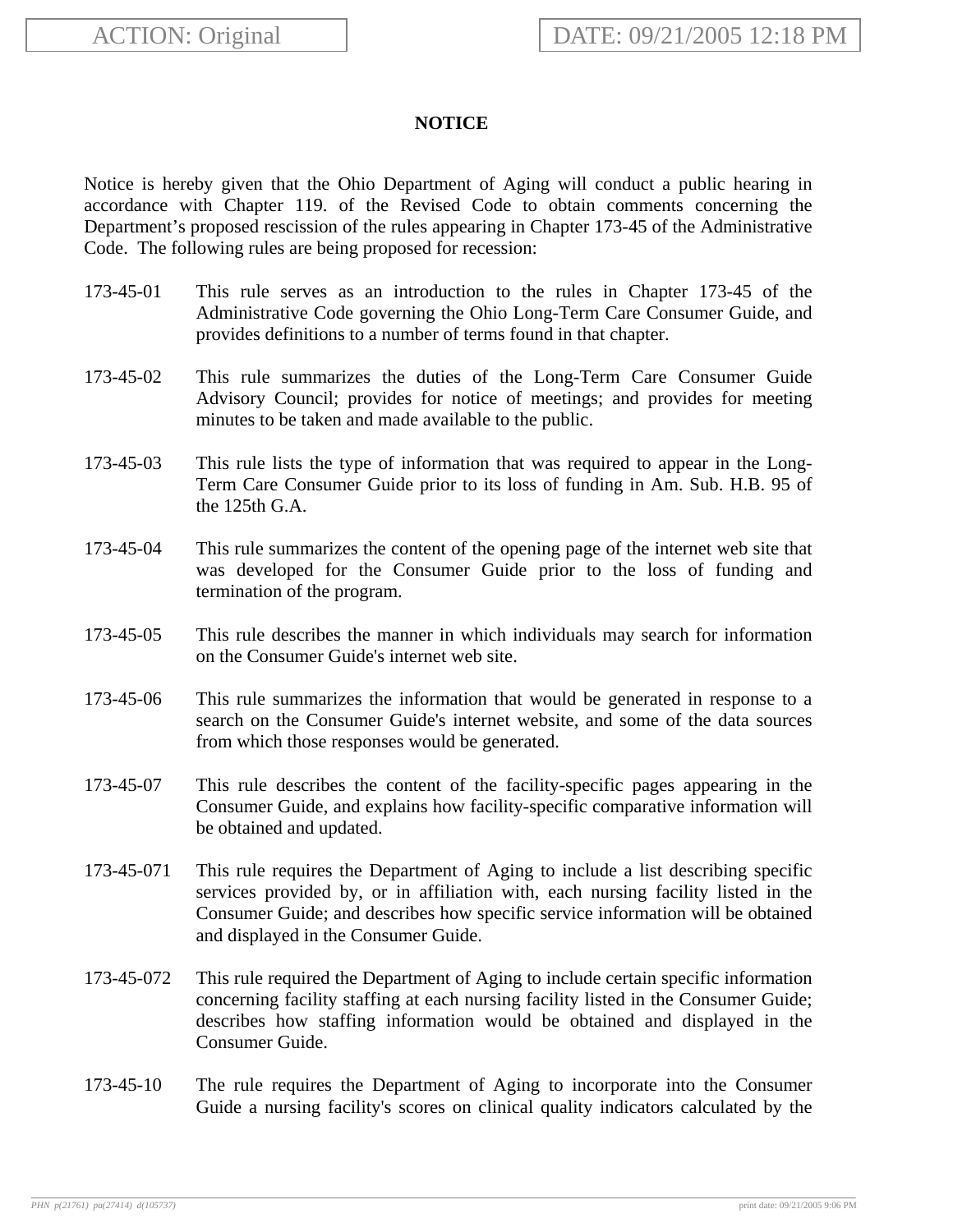U.S. Health Care Financing Administration (now the Centers for Medicare and Medicaid Services)in order to facilitate comparison between facilities; requires the Department to define the quality indicators used in the Guide and to indicate which are risk adjusted and those that constitute sentinel health events; requires the Department to include the scores together with the statewide average score for each indicator; requires the Department to include a disclaimer indicating that lower scores do not necessarily indicate that a facility provides inadequate care; requires the Department to provide users with a link to the facility's related survey findings and a list of issues to consider when choosing a nursing facility; requires the Department to update the indicator data four times a year using the most recent data available; and defines the term "clinical quality indicator" for purposes of the rule.

- 173-45-11 This rule requires the Department of Aging to incorporate into the Consumer Guide data derived from the most recent standard survey for each nursing facility in Ohio; indicates which data to incorporate; requires the Department to include a link in the Guide that allows consumers to view each facility's current standard survey report and any plan of correction filed with the Department of Health; requires health survey data to be updated weekly under certain circumstances; requires that a specific disclaimer accompany the data; requires the Department to include a link in the Guide to facility visitation guidelines and suggestions; requires the Department to include a link in the Guide that allows consumers to review the recent licensure inspection conducted by the Department of Health for certain facilities; requires licensure inspection reports to be updated weekly to the extent they are available to the Department of Aging; requires information derived from surveys to be grouped by Department of Health District, and to be displayed by group average and state-wide average; and defines certain terms used in the rule.
- 173-45-12 This rule describes the content of the executive summary that was to be published by the Department of Aging in accordance with section 173.45 of the Revised Code prior to that statute's rescission in Am. Sub. H.B. 95 of the 125th G.A.
- 173-45-13 This rule provides for the Department to charge each nursing facility in Ohio a \$400 fee for the customer satisfaction survey conducted by the Department each year, and describes how the fee will be collected.

These rules are being proposed for rescission because the program for which they were drafted was terminated in 2003 when the General Assembly withdrew the program's state funding and rescinded most of the statutes upon which the program was based in Am. Sub. H.B. 95 of the 125<sup>th</sup> G.A. **Note:** the General Assembly authorized and funded a new Long-Term Care Consumer Guide in Am. Sub. H.B. 66 of the  $126<sup>th</sup>$  G.A. The rules proposed for rescission through this notice do not apply to that guide. Rules for the new Long-Term Care Consumer Guide will be proposed sometime in the near future.